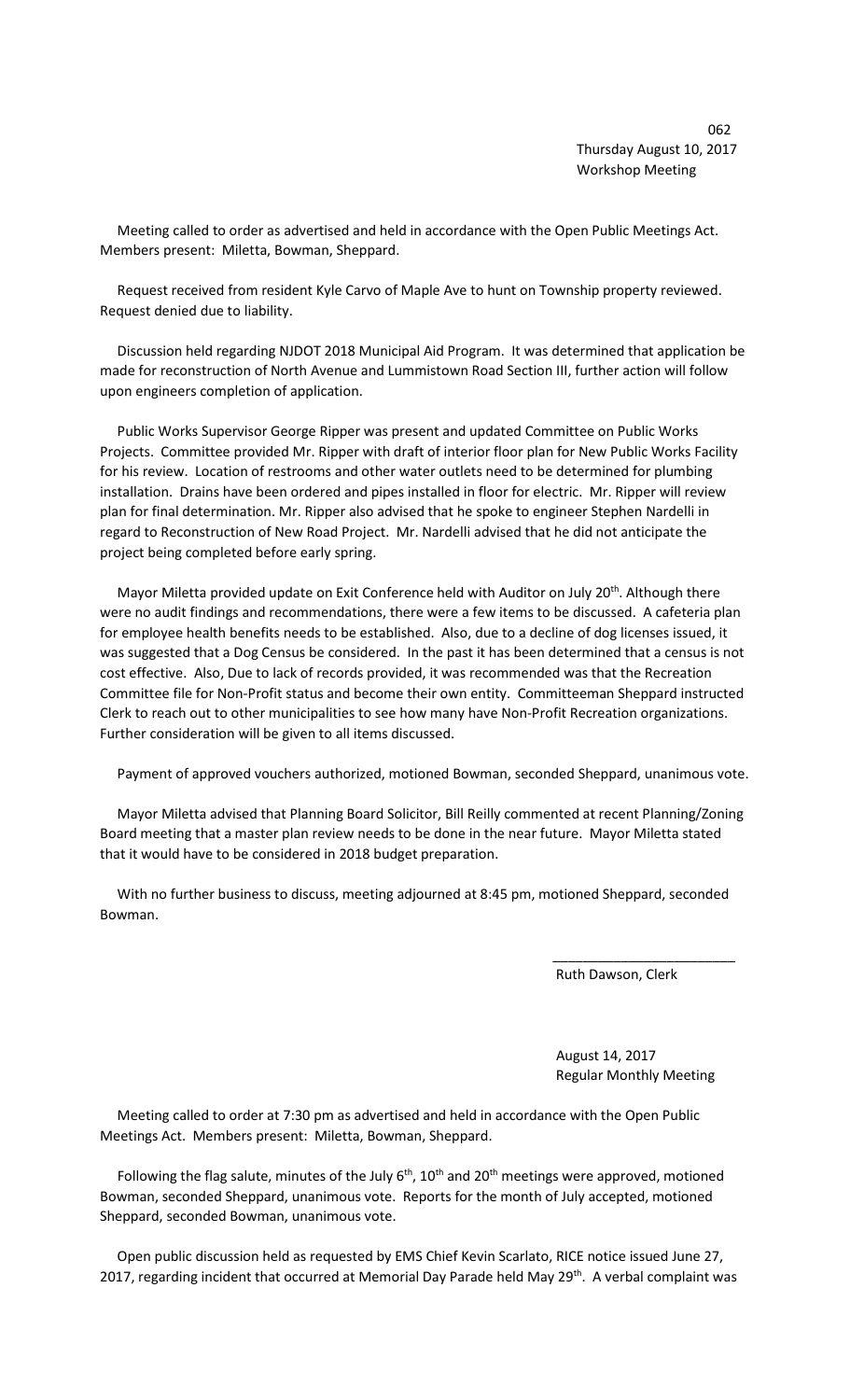August 14, 2017 **063** Continued

made by Parade Committee members to Committeeman Sheppard, that Chief Scarlato caused a scene, yelling and screaming at Parade Committee member Linda Miletta over parade line up. Mrs. Miletta was present and provided details of events that occurred and requested that he, Chief Scarlato treat her with the same respect she gives him. Chief Scarlato gave his side of the story, and said that he was trying to get her attention. Both parties provided witnesses to the event. Bottom line- both Fire and EMS Chief will coordinate line up with Mrs. Miletta prior to future parades. Committeeman Sheppard stated that everyone needs to be respectful to everyone else- all agreed. RICE Notice rescinded, motioned Sheppard, seconded Bowman, unanimous vote.

 Public hearing opened as advertised, Ordinance No. 2017-402, Amending Salary Ordinance No. 2017- 397. Committee explained that salary range for carpenters, Public Works Building was reduced. Receiving no public comment, the hearing was closed and the Ordinance finally adopted, motioned Sheppard, seconded Bowman, unanimous vote.

 Public hearing held on Ordinance No. 2017-43, Regulating Maintenance and Registration of Vacant Residential Dwellings. Clerk advised that the registration form provides contact person for zoning violations which will aid Zoning/Code Enforcement Officer. Receiving no public input, hearing closed and Ordinance adopted, motioned Sheppard, seconded Bowman, unanimous vote.

 Public hearing opened, Ordinance No. 2017-404, Appropriating 230,000 From The Capital Improvement Fund and a Grant From The NJDOT Fiscal Year 2017 Municipal Aid program For The Reconstruction Of New Road In And By the Township Of Lawrence. Mr. Sheppard advised that the grant is in the amount of 200,000, and 30,000 for Engineering will be appropriated from the Capital Improvement Fund which is already in the budget. Resident Brian Scarlato questioned if the entire road would be done. Mayor Miletta replied yes. No additional questions received, hearing closed and ordinance finally adopted, motioned Sheppard, seconded Bowman, unanimous vote. Mayor Miletta instructed Clerk to Make Engineer Stephen Nardelli aware that there is a flooding issue at Driveway to Conti residence, which should be dealt with in this project.

 Final public hearing held, Ordinance No. 2017-405, Amending Ordinance No. 2017-396, Finally Adopted February 27, 2017, In Order To Increase The Appropriation To \$131,000, To Provide For Additional Construction Work Of The Township's Public Works Facility. Mr. Sheppard advised that \$25,000 was added, the original ordinance was for \$106,000. With no public comments being received, the hearing was closed and the ordinance finally adopted, motioned Bowman, seconded Sheppard, unanimous vote.

 Resolution No. 2017-51, Authorization to refund tax overpayment to Corelogic in the amount of 868.96, block 205.01 lot 11 approved, motioned Sheppard, seconded Bowman, unanimous vote. Clerk advised that the overpayment was created due to reduced assessment due to dwelling fire.

 Resolution 2017-52, Cancel stale outdated check #1076, Escrow account, payable to Ladd Co., in the amount of 1,166.20 approved, motioned Bowman, seconded Sheppard. Clerk advised that check was for refund of escrow and another check has been prepared.

 Grace period extended on third quarter tax installment to August 28, 2017, Resolution 2017-53, approved, motioned Bowman, seconded Sheppard, unanimous vote. Clerk advised that the bills were mailed July 31<sup>st</sup> and we have to allow 25 days from the date of mailing. They were out a few days earlier than anticipated, thanks to the assistance of volunteers from the Senior Center.

 Award made to South State, Inc. for purchase of Cold Patch 102.00/ton and Hot Mix Asphalt 59.00/ton, through the Cumberland County Cooperative purchasing System, motioned Sheppard, seconded Bowman, unanimous vote.